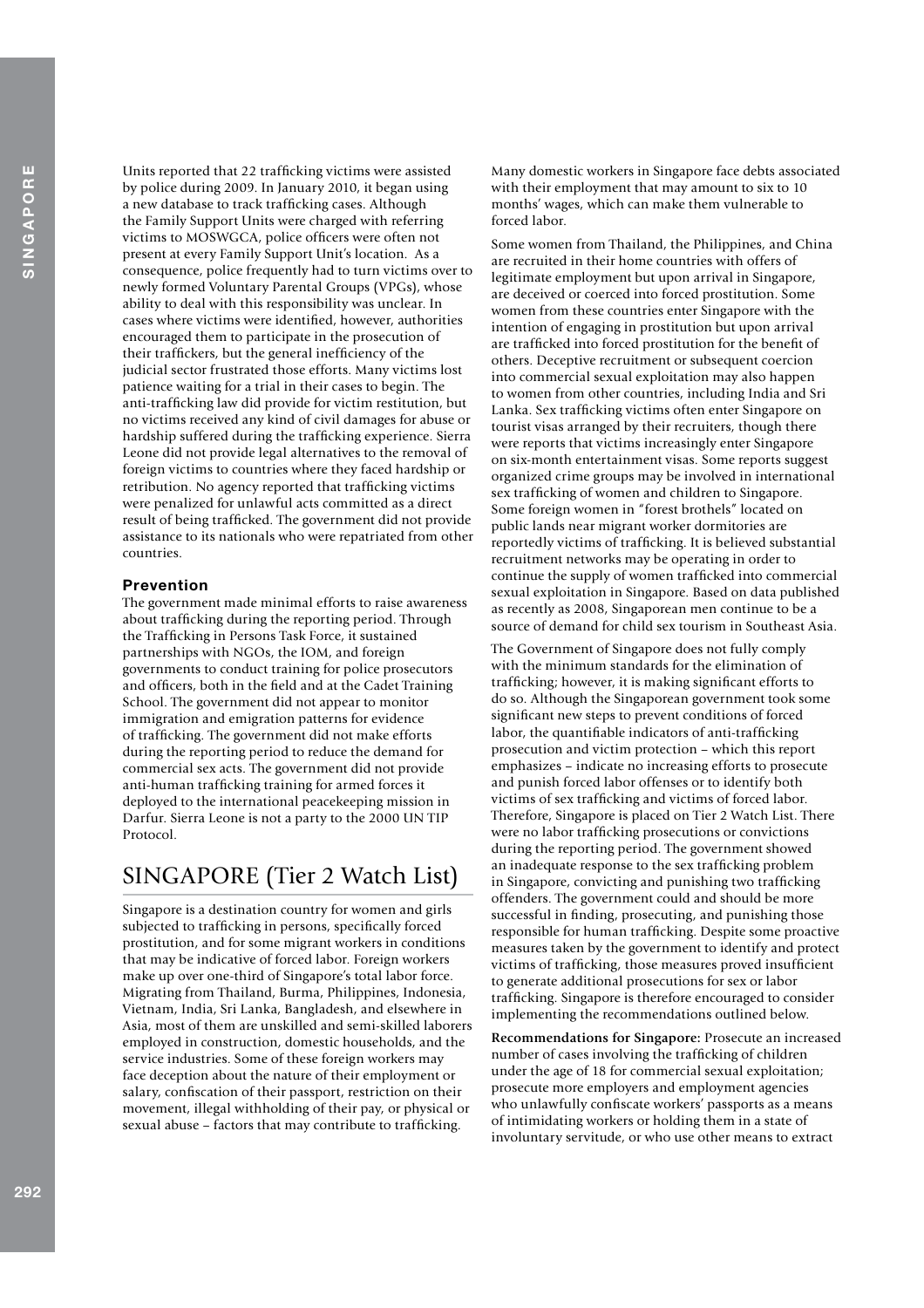forced labor; expand investigations and prosecutions in adult sex trafficking cases; develop robust procedures to identify potential traffickers and trafficking victims by immigration officers at ports of entry and other law enforcement personnel; study ways to make legal aid to trafficking victims accessible and affordable to enable them to obtain redress by pursuing civil suits against their traffickers; reduce the demand for commercial sex acts in Singapore by vigorously enforcing existing laws against importing women for purposes of prostitution, trafficking in women and girls, importing women or girls by false pretenses, living or trading on prostitution, and keeping brothels; increase the cooperative exchange of information about potential trafficking issues and allegations of trafficking offenses with NGOs and foreign diplomatic missions in Singapore; and conduct public awareness campaigns to inform citizens and residents of the penalties for involvement in trafficking for sexual exploitation or forced labor.

### **Prosecution**

The Government of Singapore demonstrated limited law enforcement efforts to combat trafficking in persons during the year. Singaporean law criminalizes trafficking through its Penal Code, Women's Charter, Children and Young Persons Act, Employment of Foreign Manpower Act, Employment Agencies Act, Employment Agency Rules, and the Conditions of Work Permits. Penalties prescribed for sex trafficking, including imprisonment, fines, and caning, are sufficiently stringent, as are penalties prescribed for labor trafficking. Although the Singapore Police proactively identified one known sex trafficking victim, observers report that Singaporean law enforcement authorities continued to display a passive and reactive posture toward human trafficking crimes, typically waiting for victims to come forward and file complaints. Singaporean government officials denied that human trafficking is a significant problem in the country but noted that all reported cases of sex trafficking are referred to an anti-vice unit within the police. While the Ministry of Manpower (MOM) maintained responsibility for investigating all labor abuses, the police were responsible for criminally investigating any offenses under the Penal Code's forced labor statute; no cases under the forced labor statute were referred to the police by the MOM over the reporting period. Nongovernmental sources, however, expressed concern about the willingness and ability of Singaporean police and immigration officers to identify potential sex trafficking victims, mount thorough investigations, and prosecute cases.

The government did not prosecute any cases under the Singaporean Penal Code's provisions against forced labor. However, the government successfully prosecuted an unknown number of employers for physically or sexually abusing foreign domestic workers and imposed jail sentences on those convicted. The government prosecuted and courts punished 228 labor agency

officials and employers for violations of employment laws and regulations, resulting in fines and demerits. The MOM handled complaints from 4,500 foreign workers during the first half of 2009 regarding non-payment of salaries. The government also revoked the licenses of 11 employment agencies for infringement of employment laws. Authorities reported the conviction of two employment agencies and the "stern warning" of 33 for withholding the passports of foreign workers, a proven contributor to trafficking. The two convicted agencies were sentenced with fines; two additional prosecutions were under way. The government did not disclose whether it investigated any of these labor abuse cases as potential forced labor offenses.



The government investigated 32 reports of sex trafficking during the year, of which two were confirmed by officials to be trafficking cases and prosecuted. In one case, five Thai women were brought into Singapore and forced into prostitution; their Thai recruiters were convicted and sentenced to prison terms of 19 months and 18 months. In the other case involving a Thai girl who was a sex trafficking victim, a Singaporean brothel owner was sentenced to nine weeks' imprisonment and a \$20,000 fine, an inadequate punishment for commercial sexual exploitation of a child. Singapore police arrested 89 children for prostitution offenses during 2009, all of whom should have been identified as trafficking victims. Police investigated four of those cases as potential sex trafficking cases, resulting in one successful prosecution of a trafficker, as noted above. The government did not report why police did not treat the other 85 children as potential trafficking victims.

#### **Protection**

The government did not show appreciable progress in protecting trafficking victims. The Government of Singapore did not employ formal procedures for the identification of sex or labor trafficking victims. Efforts to proactively identify sex trafficking victims among the high-risk population of 7,614 foreign females arrested for prostitution violations were not successful in identifying more than one confirmed trafficking victim. NGO observers expressed doubts about whether the police routinely applied their victim identification protocols during anti-vice sweeps. Except for the one case the government identified as a sex trafficking case, nearly all of the 7,614 women and children were deported after arrest; the remainder were deported at the conclusion of